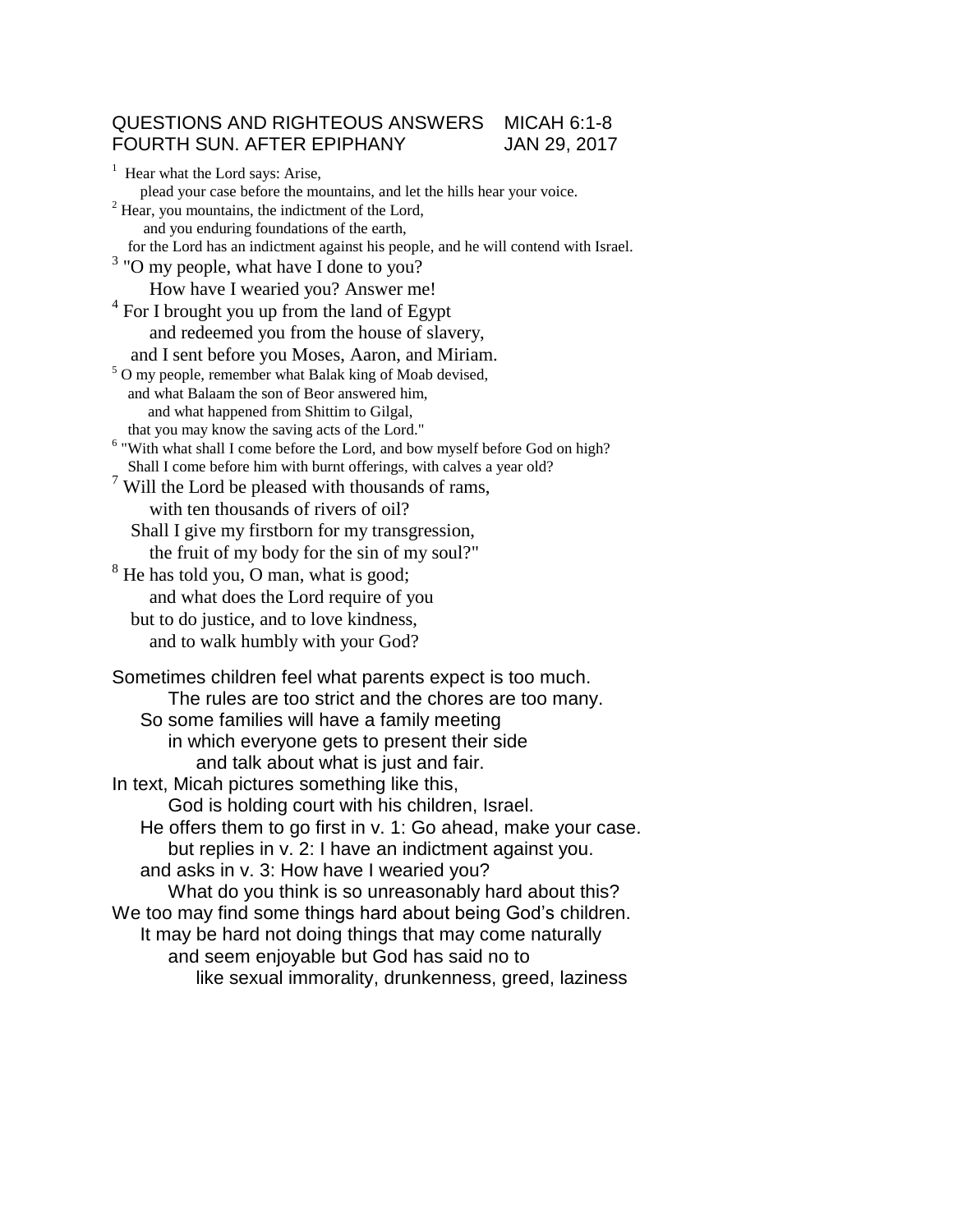May be hard to believe things that don't make rational sense like creation or communion or eternal life,

But one of hardest things may simply be understanding what is really right and why.

Micah pictures a conversation that raises the questions…

HOW DOES GOD ACT RIGHTEOUSLY AND WHY? WHAT MAKES US RIGHTEOUS AND WHY? HOW DO WE ACT RIGHTEOUSLY AND WHY?

## HOW DOES GOD ACT RIGHTEOUSLY AND WHY?

 $4$  For I brought you up from the land of Egypt and redeemed you from the house of slavery, and I sent before you Moses, Aaron, and Miriam. <sup>5</sup> O my people, remember what Balak king of Moab devised, and what Balaam the son of Beor answered him, and what happened from Shittim to Gilgal, that you may know the saving acts of the Lord."

First God makes a case for why he has a right to expect something of Israel by reviewing history. Foundation of their relationship was setting them free from slavery in Egypt using the ten plagues. Sunday adult class just finished studying how amazing and well planned it was so they even ended up rich. And God didn't just leave them on their own but led them by Moses & Aaron through whom he gave them a beneficial system of laws and worship. and kept on helping them all the way from Shittim at beginning of trip through wilderness to Gilgal in the promised land. For example, when Balak tried to get Balaam to curse them but God got him to answer with blessings instead. That is what God keeps doing as bad things happen, turning curses into blessings. So why did he do this. Today's Epistle points out what goes without saying in this reading. It is not because anything makes them great & worth saving, but entirely because God himself is so great. v. 5 calls what God has done his saving acts.

More literal translation is righteous acts.

God has done what is right, which is what saves them.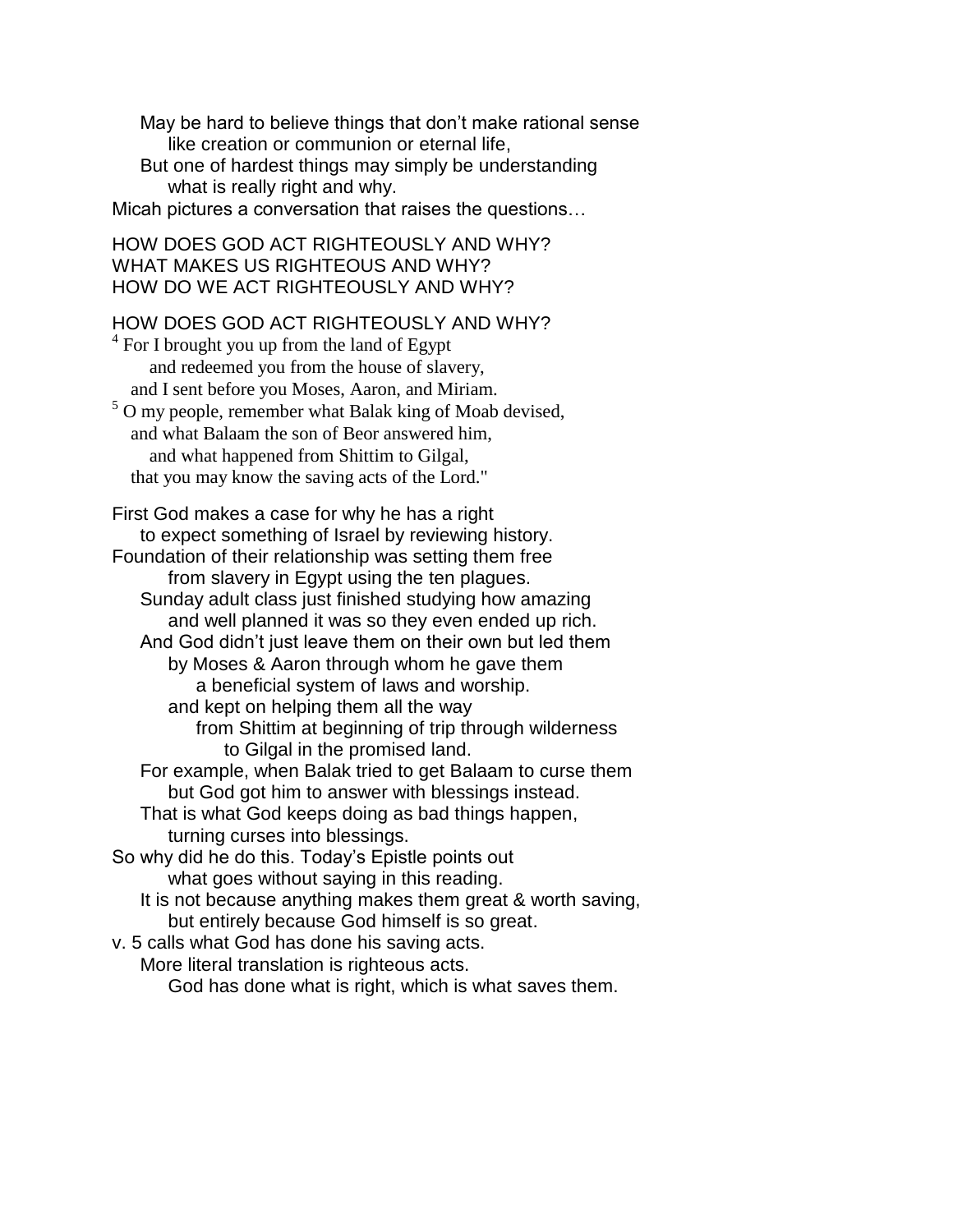Today's Gospel reading refers to how Jesus begins to gather disciples, including us, as his kingdom people. We too are saved by God's miraculous actions, from helpless slavery to sin which ends in death, and he continues to turn curses into blessings for us not because or anything good about us but because of his own wisdom and power, and his righteous acts. So, how should we respond to this?

## WHAT MAKES US RIGHTEOUS AND WHY?

<sup>6</sup> "With what shall I come before the Lord, and bow myself before God on high? Shall I come before him with burnt offerings, with calves a year old?  $7$  Will the Lord be pleased with thousands of rams, with ten thousands of rivers of oil? Shall I give my firstborn for my transgression, the fruit of my body for the sin of my soul?" The question seems to be, am I expected to pay God back for everything he has done for me? Because everything we have comes from God, God taught Israel to recognize this and show gratitude by bringing animals & other gifts as sacrifices. These constant sacrifices may be what Micah is referring to as heavy burdens that make the people weary. But how much would really be enough for all God has given? This would be like thinking children need to pay their parents back for all they ever did for them. They should to love & help them, but that can't be done. God has given us our whole life. When we sin & fail to live our whole life the way he wants, Does he deserve a precious life sacrificed in return? There was a religion at that time that had this practice. Those really desperate for God's attention and help would sacrifice their own children. Today too, it seems when people mess up with big mistakes it is their children who end up paying the price. But the unspoken answer to these questions is "no." There is no way we can repay God for all he does for us. It is an insult, diminishing his gifts, to imagine we could. When we do wrong, we & others may suffer as a result but God is not somehow pleased with our suffering,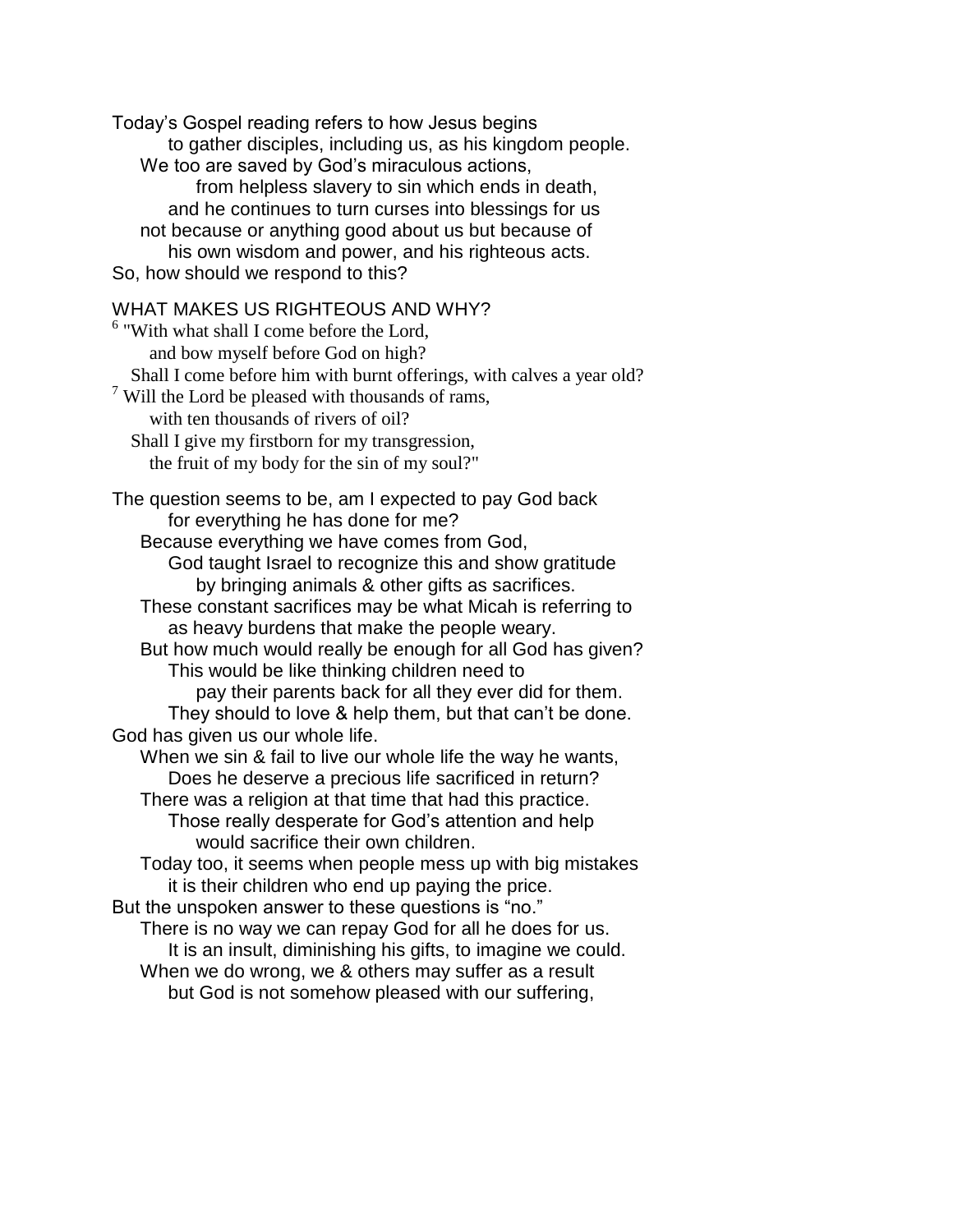and whatever mistakes we make, getting what we deserve can never fix them or make up for them. The only sacrifice great enough to truly pay for our sins is not our imperfect life but the perfect life we fail to live, not our firstborn son but God's only begotten son, who lived and died in our place. and so has already finished all the suffering that needs to be done to pay for our mistakes, As a result God now gives us more: forgiveness and love. Jesus death in our place turns curses into blessings. This is what is absolutely necessary and all that is necessary to make us righteous. Imagining that any of our own sacrifice or suffering somehow pays for things is actually rejecting the very thing God is trying to give us: grace. So, what do we do in response to all this?

## HOW DO WE ACT RIGHTEOUSLY AND WHY?

<sup>8</sup> He has told you, O man, what is good; and what does the Lord require of you but to do justice, and to love kindness, and to walk humbly with your God?

Ideas in this verse may be what connect this O.T. reading with today's Gospel, which is the beatitudes. Beatitudes are commonly misunderstood as if our mourning, meekness, being merciful or persecuted were what made us blessed. They are actually saying the opposite. We are blessed because of what God gives to those who are poor, mourning, hungering, etc. Same is true in this verse. Is doing what is required, doing justice & loving kindness, what makes us good so that we deserve to be helped as God's people? Does it mean if we do this, going to worship is unnecessary? No, it is the other way around. This is how we respond to what God already does for us in and through worship. The more we truly believe & trust in what God does for us the more we end up reflecting it in our lives. God has told us and shown us what is good by being a just God who always does what is right. He always punishes evil and rewards good.